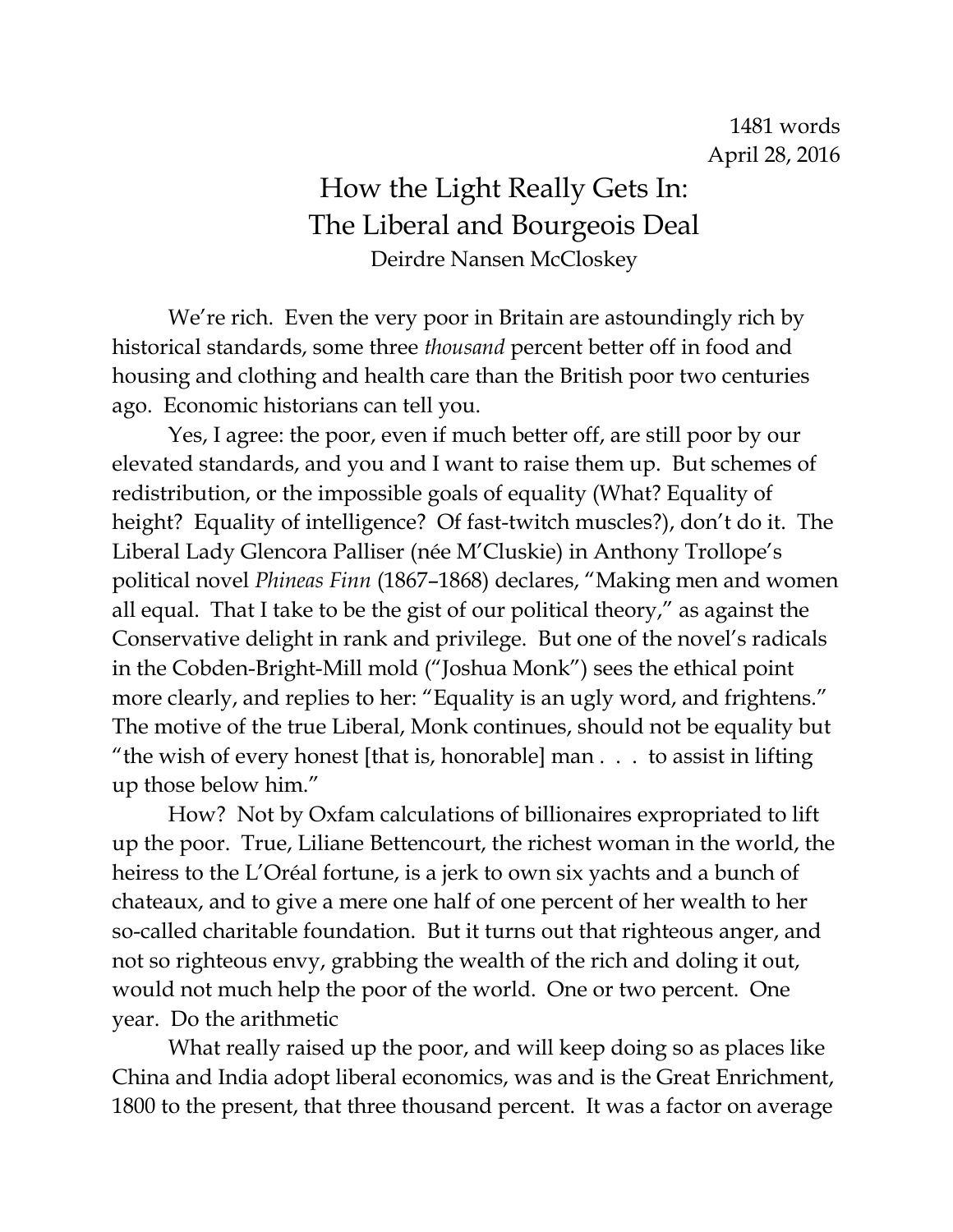of thirty: ten times better food, thirty times better health care, a hundred times better lighting.

Why, then? The usual explanations follow ideology. On the left, from Marx onward, the key is said to be exploitation. Capitalists after 1800 seized surplus value from the workers and invested it in dark, satanic mills. On the right, from the blessed Adam Smith onward, the trick was saving. The wild Highlanders could become as rich as the Dutch—"the highest degree of opulence," as Smith put it in 1776— if they would merely save enough to accumulate enough capital, and stop stealing cattle from one another.

No.

What enriched the modern world was not capital stolen from workers or virtuously saved, nor was it institutions for routinely accumulating it, and it was certainly not government or unions redistributing capital's income by compulsion. Capital and the rule of law were necessary, of course. But so was a labor force and liquid water and the arrow of time.

What made the capital productive was this or that idea for betterment, proposed by a country carpenter or a boy telegrapher or a teenage Seattle computer whiz. As Matt Ridley puts it, after 1800 "ideas started having sex." The idea of a railroad was a coupling of high-pressure steam engines with cars running on coal-mining rails. The idea for your lawn mower couples a miniature gasoline engine with a miniature mechanical reaper. Coupling of ideas in the heads of the common people yielded a population explosion of betterments.

Look round your room at the hundreds of post-1800 ideas embedded in it. Carpet woven by machine. Windows larger than any achievable until the float-glass process. Electric lights. Central heating and cooling. Dropped ceilings. Cheap wood screws. Your own human capital formed at college. Your dog's health from visits to the vet.

The ideas sufficed. Once you have ideas for a screen on the window or for the modern research university, getting the wherewithal to do them is comparatively simple, because they are so obviously profitable.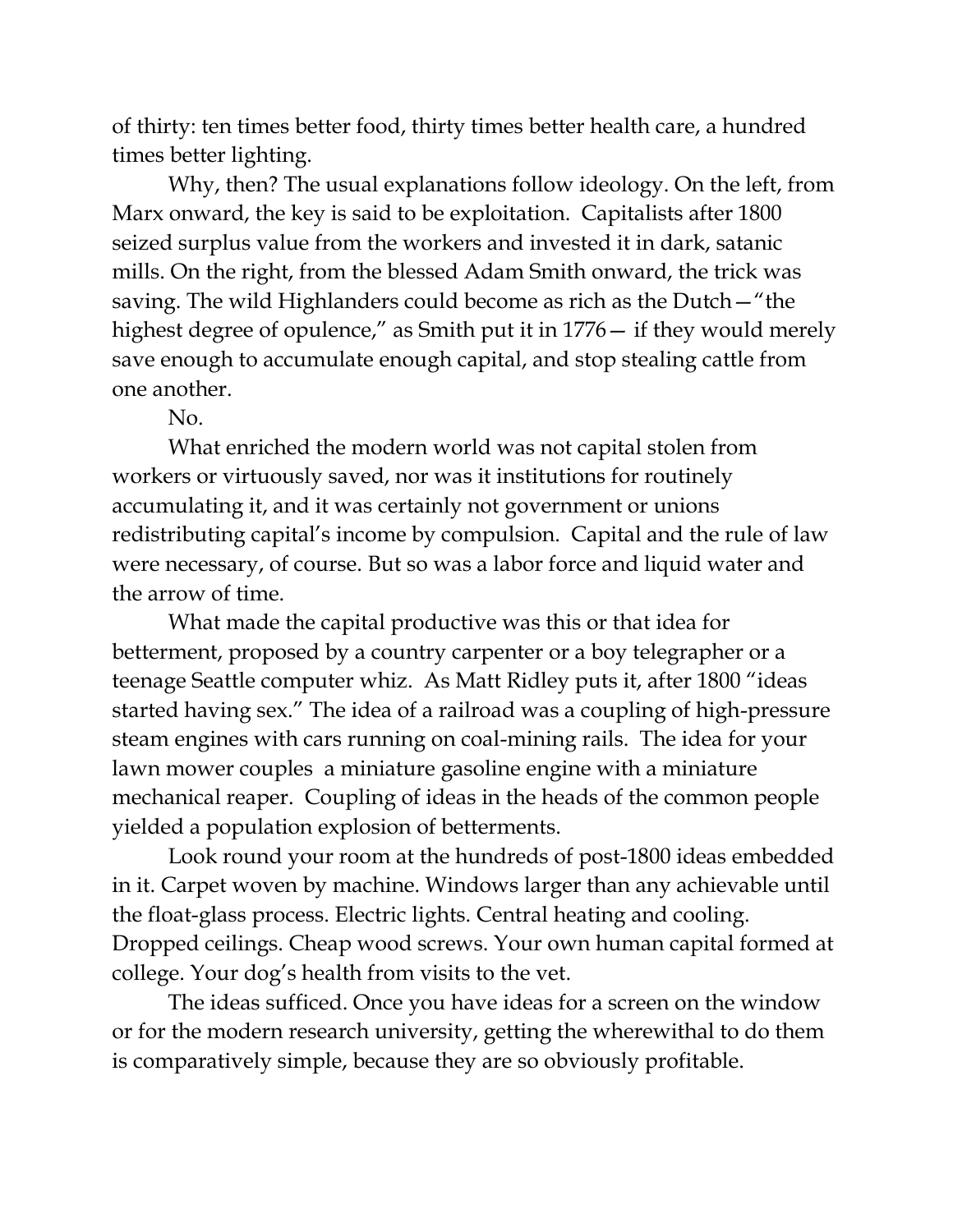Why did ideas there and then so suddenly start having sex? Why did it all start at first in Holland about 1600 and then England about 1700 and then the north American colonies and England's impoverished neighbor, Scotland, and then Belgium and northern France and the Rhineland?

The answer, in a word, is "liberty." Liberated people, it turns out, are ingenious. Slaves, serfs, subordinated women, people frozen in a hierarchy of lords or bureaucrats are not. By certain accidents of European politics 1517 to 1789, having nothing to do with deep European virtue, more and more Europeans were liberated. Europeans came to believe that common people should be liberated to have a go. Life, liberty, and the pursuit of happiness, you could say. To put it another way, people gradually came to accept the Bourgeois Deal: Let me have a go, and I'll make *you* rich.

To use another and somewhat surprising word, what came, slowly, imperfectly, was equality. It was not an equality of outcome, which might be labeled "French" in honor of Jean-Jacques Rousseau and Thomas Piketty. It was so to speak "Scottish," in honor of David Hume and Adam Smith, equality before the law and equality of social dignity. It made people bold to pursue trade-tested betterments on their own account. It was, as Smith put it, "allowing every man to pursue his own interest his own way, upon the liberal plan of equality, liberty and justice."

And that's the other surprising word explaining our riches: "liberalism," a word we can now take back from our friends on the American left, who prefer to be called progressives, and restore it to its original meaning, "worthy of a free person." Liberalism was a new idea. The English Leveller Richard Rumbold, facing the hangman in 1685, declared, "I am sure there was no man born marked of God above another; for none comes into the world with a saddle on his back, neither any booted and spurred to ride him." Few in the crowd gathered to mock him would have agreed. A century later, many advanced thinkers like Tom Paine or Mary Wollstonecraft, did. By 1985 virtually everyone did. And so the Great Enrichment came.

The materialist but erroneous discoveries of the nineteenth century were nationalism, socialism, and if you like those, national socialism, all to be applied in the twentieth century with unhappy results. They bore fruit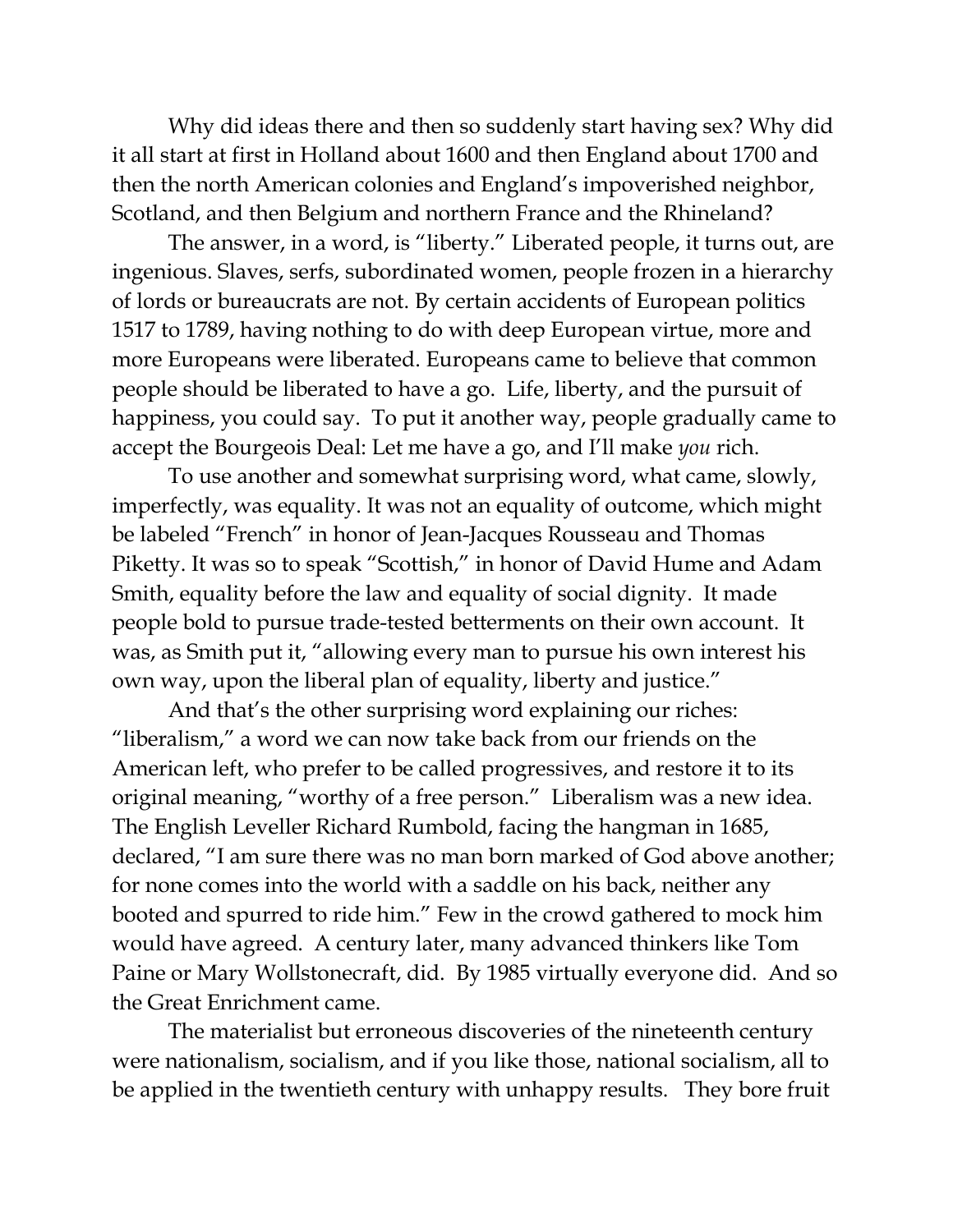in Malthusianism, scientific racism, theorized imperialism, eugenics, tests of statistical significance, geographic determinism, slum clearance, Progressive regulation, and a cynicism about the force of ethical ideas. Much of the clerisy mislaid its earlier commitment to a free and dignified common people. It forgot the main, and the one scientifically proven, social discovery of the nineteenth century—which was itself also in accord with a Romanticism so mischievous in other ways—that ordinary men and women do not need to be directed from above, and when honored and left alone become immensely creative. "I contain multitudes," sang the democratic, American poet. And he did.

The Enrichment proved scientifically that both the social Darwinism of the right and the economic Marxism of the left are mistaken. The genetically inferior races and classes and ethnicities proved not to be so. They proved to be creative. The exploited proletariat was not driven to misery. It was enriched.

New ideas from bourgeois commoners supported by a new liberty and dignity made the Great Enrichment, the most important secular event since we first domesticated wheat and horses. The Enrichment has been and will continue to be more important historically than the rise and fall of empires or the class struggle in all hitherto existing societies. Empire did not enrich Britain. America's success did not depend on slavery. Power did not lead to plenty, and exploitation was not plenty's engine. French equality had nothing to do with it. The real engine was the expanding ideology of the liberal plan of equality, liberty and justice.

Economists and historians from left, right, and center can't explain the Great Enrichment. Perhaps their sciences need revision, toward a "humanomics" that takes ideas seriously.

And policy? As little as is prudent. As Smith said, "it is the highest impertinence . . . in kings and ministers to pretend to watch over the economy of private people." We can tax ourselves to give a hand up to the poor, certainly. Smith himself gave to the poor with a liberal hand. The liberalism of a Christian, or for that matter of a Muslim or Jew or Hindu, recommends it, yet notes, too, that 95 percent of the enrichment of the poor since 1800 has not come from charity but from a more productive economy.